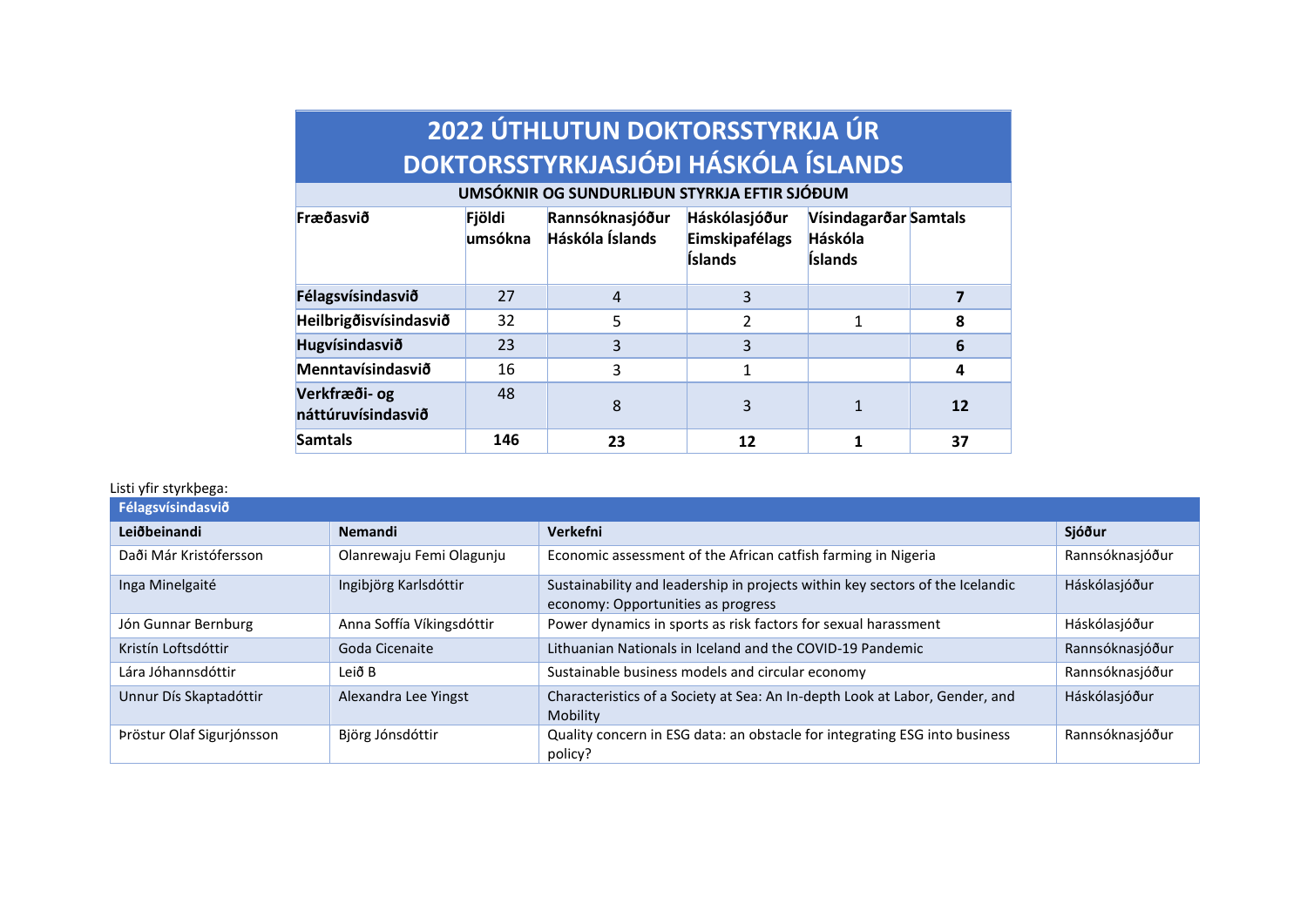| <b>Heilbrigoisvísindasvio</b> |                         |                                                                                                                                                                                                                                                    |                 |
|-------------------------------|-------------------------|----------------------------------------------------------------------------------------------------------------------------------------------------------------------------------------------------------------------------------------------------|-----------------|
| Leiðbeinandi                  | <b>Nemandi</b>          | Verkefni                                                                                                                                                                                                                                           | Sjóður          |
| Eiríkur Steingrímsson         | Seyedeh Parinaz Mahdavi | Regulatory link between MITF and FLT1/VEGFA in melanoma cell lines                                                                                                                                                                                 | Rannsóknasjóður |
| Erna Magnúsdóttir             | Stamatia-Maria Rapti    | BLIMP1 Mediated Cell Cycle Regulation in Waldenström Macroglobulinaemia                                                                                                                                                                            | Rannsóknasjóður |
| Hans Tómas Björnsson          | Tinna Reynisdóttir      | Establishing postnatal malleability of the neurological phenotype in WSS                                                                                                                                                                           | Háskólasjóður   |
| Kristín Björnsdóttir          | Leið B                  | Heilsa, vellíðan og þarfir aðstandenda sem annast um eldri einstakling sem þiggja<br>heimahjúkrun                                                                                                                                                  | Rannsóknasjóður |
| Kristín Briem                 | Kári Árnason            | The relationship between strength and force development in the lower<br>extremities and trunk and shoulder injuries in handball players - "It's all in the<br>hips"                                                                                | Háskólasjóður   |
|                               |                         | Fjöllyfjameðferð, viðeigandi lyfjameðferð, áhættuþættir, afdrif og mat á áhættu á<br>lyfjatengdum skaða í kjölfar útskriftar af spítala/Polypharmacy, medication<br>appropriateness, risk factors, clinical outcomes and predication on medication |                 |
| Martin Ingi Sigurðsson        | Freyja Jónsdóttir       | related harm post-discharge from a hospital                                                                                                                                                                                                        | Rannsóknasjóður |
| Már Másson                    | Leið B                  | Green antimicrobial biopolymer and peptide coatings for silicone implants                                                                                                                                                                          | Vísindagarðar   |
| Valtýr Stefánsson Thors       | Birta Bæringsdóttir     | Útsetning fyrir sýklalyfjum snemma á ævinni og síðkomin áhrif á heilsu barna                                                                                                                                                                       | Rannsóknasjóður |

| Hugvísindasvið              |                             |                                                                            |                 |  |
|-----------------------------|-----------------------------|----------------------------------------------------------------------------|-----------------|--|
| Leiðbeinandi                | <b>Nemandi</b>              | Verkefni                                                                   | Sjóður          |  |
| Anton Karl Ingason          | Lilja Björk Stefánsdóttir   | Kortlagning einstaklingsbundinna lífsleiðarbreytinga með háskerpu          | Háskólasjóður   |  |
| Beeke Stegmann              | Giulia Zorzan               | Colours in the earliest Icelandic manuscripts                              | Rannsóknasjóður |  |
|                             | Katrín Pálmad.              |                                                                            |                 |  |
| Eyja Margrét Brynjarsdóttir | Þorgerðardóttir             | Siðferðilegar hugmyndir ungs fólks um ást í kjölfar #MeToo.                | Rannsóknasjóður |  |
| Finnur Ulf Dellsén          | Leið B                      | An Account of Philosophical Progress                                       | Rannsóknasjóður |  |
|                             |                             | Ljóðræn frásögn. Tráma, tengsl og viðhorf til náttúrunnar í verkum danskra |                 |  |
| Gísli Magnússon             | Sigrún Alba Sigurðardóttir  | listamanna á 21. öld.                                                      | Háskólasjóður   |  |
| Sif Ríkharðsdóttir          | Meritxell Risco de la Torre | Unruly Female Bodies in Medieval Romance: Emotions, Monstrosity, Selfhood  | Háskólasjóður   |  |